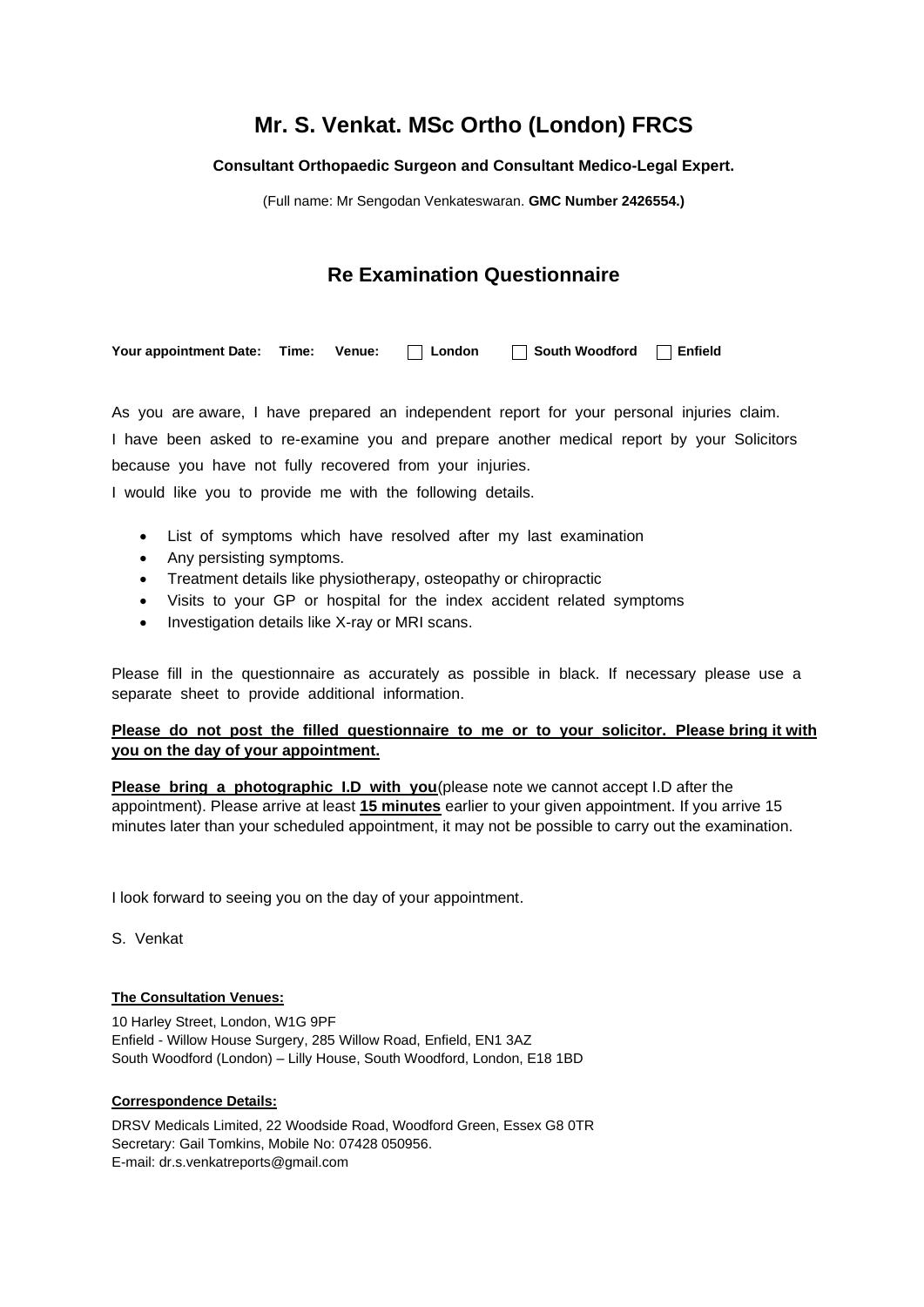## **RE-EXAMINATION QUESTIONNAIRE**

| <u>1: PERSONAL DETAILS:</u>                                  |                                                                                                                               |
|--------------------------------------------------------------|-------------------------------------------------------------------------------------------------------------------------------|
|                                                              |                                                                                                                               |
|                                                              |                                                                                                                               |
|                                                              |                                                                                                                               |
|                                                              | Marital Status: Single   Married Separated DDivorced DWidow DLiving with Partner                                              |
|                                                              | Age: _____________ Height: ________________ Weight: ______________ Dominant Hand: _____________                               |
| 2: ACCIDENT DETAILS:                                         |                                                                                                                               |
|                                                              |                                                                                                                               |
|                                                              |                                                                                                                               |
|                                                              | Type of Injury: Car Accident $\bigcap$ Motorbike Accident $\bigcap$ Injury at Work $\bigcap$ Injury at Public place $\bigcap$ |
|                                                              | <u>3: PARTS OF YOUR BODY INJURED IN THE ACCIDENT (PLEASE SPECIFY THE SIDE)</u>                                                |
|                                                              | 1. ________________________________ has it resolved? Yes □ No                                                                 |
|                                                              | 2. ___________________________ has it resolved? Yes□ No                                                                       |
|                                                              | $\mathbf{L}$                                                                                                                  |
|                                                              | 4. ________________________________ has it resolved? Yes   No                                                                 |
|                                                              | 5. __________________________ has it resolved? Yes □ No<br>$\mathbf{I}$                                                       |
|                                                              | 6. ________________________________ has it resolved? Yes □ No<br>$\mathbf{L}$                                                 |
|                                                              | 7. ________________________________ has it resolved? Yes □ No                                                                 |
| <b>4: CURRENT SYMPTOMS:</b>                                  |                                                                                                                               |
|                                                              |                                                                                                                               |
|                                                              |                                                                                                                               |
|                                                              |                                                                                                                               |
|                                                              |                                                                                                                               |
|                                                              | <u>5:MEDICAL MANAGEMENT SINCE MY LAST EXAMINATION:</u>                                                                        |
|                                                              |                                                                                                                               |
| <b>Medication</b>                                            |                                                                                                                               |
| 5.1: General Practitioner Treatment                          |                                                                                                                               |
|                                                              | Did you see your GP for accident related symptoms since my last examination? Yes $\Box$ Nd $\Box$                             |
|                                                              | Number of further visits to your GP regarding this accident since my last examination ________                                |
| Pain killers - Yes $\Box$ No $\Box$                          |                                                                                                                               |
| Did GP arrange any <b>X-rays/Scans?</b> Yes $\Box$ No $\Box$ |                                                                                                                               |
|                                                              |                                                                                                                               |
| 5.2: Further Treatment                                       |                                                                                                                               |
| 1. Did you have any other treatment like:                    |                                                                                                                               |
| 2.                                                           | $\Box$ Physiotherapy $\Box$ Acupuncture $\Box$ Osteopathic $\Box$ Chiropractic<br>    Nil                                     |
|                                                              |                                                                                                                               |
|                                                              | 3. How many sessions of treatment did you have? _____                                                                         |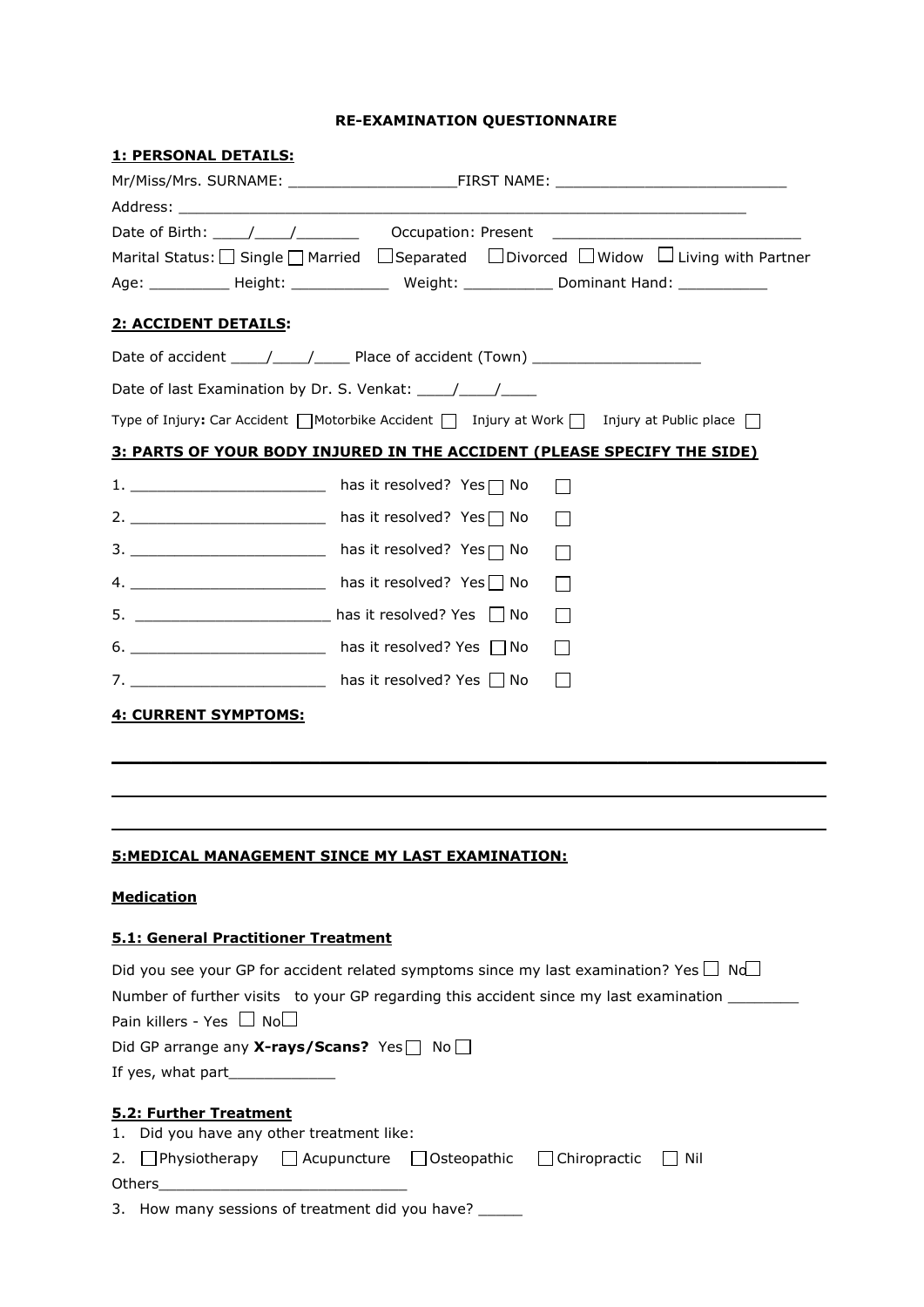| 4. Was the treatment beneficial? $\Box$ Yes<br>No                                                              |
|----------------------------------------------------------------------------------------------------------------|
| 5. Are you continuing the above treatment? Thes<br>  No                                                        |
| 6. When was the last session? _______ /weeks/months                                                            |
| 5.3 Hospital Treatment since the initial examination:                                                          |
| Did you go to the hospital since the last examination? $\Box$ Yes<br>Noll                                      |
| If yes, Hospital Name: __________________________________Date of attendance: ______/_______/_______            |
| Did you have x-rayScans: Yes $\Box$ No $\Box$                                                                  |
| If yes, what parts of your body were x-rayed or scanned? _______________________                               |
| Did you have any operation for this accident related injuries? $\Box$ Yes<br>$\Box$ No                         |
|                                                                                                                |
| 6: OTHER INJURIES/ACCIDENTS SINCE MY LAST EXAMINATION:                                                         |
| Did you have any injury/accidents since my last examination? $\Box$ Yes<br>l INo                               |
| <b>7: PSYCHOLOGICAL TRAUMA/EFFECTS OF INJURIES ON WORK AND LIFE STYLE:</b>                                     |
| 7.1: Psychological Trauma                                                                                      |
| 1. Do you continue to experience any psychological symptoms since my last examination? $\Box$ Yes $\Box$ No    |
| 2. If yes, what symptoms did you have?                                                                         |
| 3. Nervous to drive $\Box$ Travel anxiety $\Box$ Suffered flash backs of the accident $\Box$                   |
|                                                                                                                |
| 4. Has it resolved now? Yes $\Box$ No $\Box$ If yes how long did it take to resolve ________weeks/months/years |
| 5. Did you have treatment for psychological symptoms? Yes□<br>No                                               |
| <u>7.2: Work</u>                                                                                               |
| 1. Have you taken any time off work since the last examination?<br>Yes $\Box$<br>No                            |
| 2. If yes, how long? _______________ Days/ Week/ Months                                                        |
| 3. Are you on Light duties? Yes:<br>No: II                                                                     |
| 7. 3: Domestic Circumstances and Social History                                                                |
| 1. Do you continue to have any difficulty with House work? Yes $\Box$ No $\Box$                                |
| 2. If yes, what chores? Vacuuming $\Box$ Cleaning $\Box$ shopping $\Box$ lironing $\Box$ DIY                   |
| 3. For how long did you have problem with these house works? ______________weeks/months                        |
| <b>7.4: Sports and Leisure Activities</b>                                                                      |
| 1. Is your leisure or recreational activities still limited by your symptoms? Yes $\Box$ No $\Box$             |
| 2. If yes, what are they?                                                                                      |
| 3. How long did you have this limitation? _______________weeks/months                                          |
| 7.5: Additional Information:                                                                                   |

 $\_$  . The contribution of the contribution of the contribution of the contribution of the contribution of the contribution of  $\mathcal{L}_\text{max}$  $\_$  . The contribution of the contribution of the contribution of the contribution of the contribution of the contribution of  $\mathcal{L}_\text{max}$ \_\_\_\_\_\_\_\_\_\_\_\_\_\_\_\_\_\_\_\_\_\_\_\_\_\_\_\_\_\_\_\_\_\_\_\_\_\_\_\_\_\_\_\_\_\_\_\_\_\_\_\_\_\_\_\_\_\_\_\_\_\_\_\_\_\_\_\_\_\_\_\_\_\_\_\_\_\_\_\_